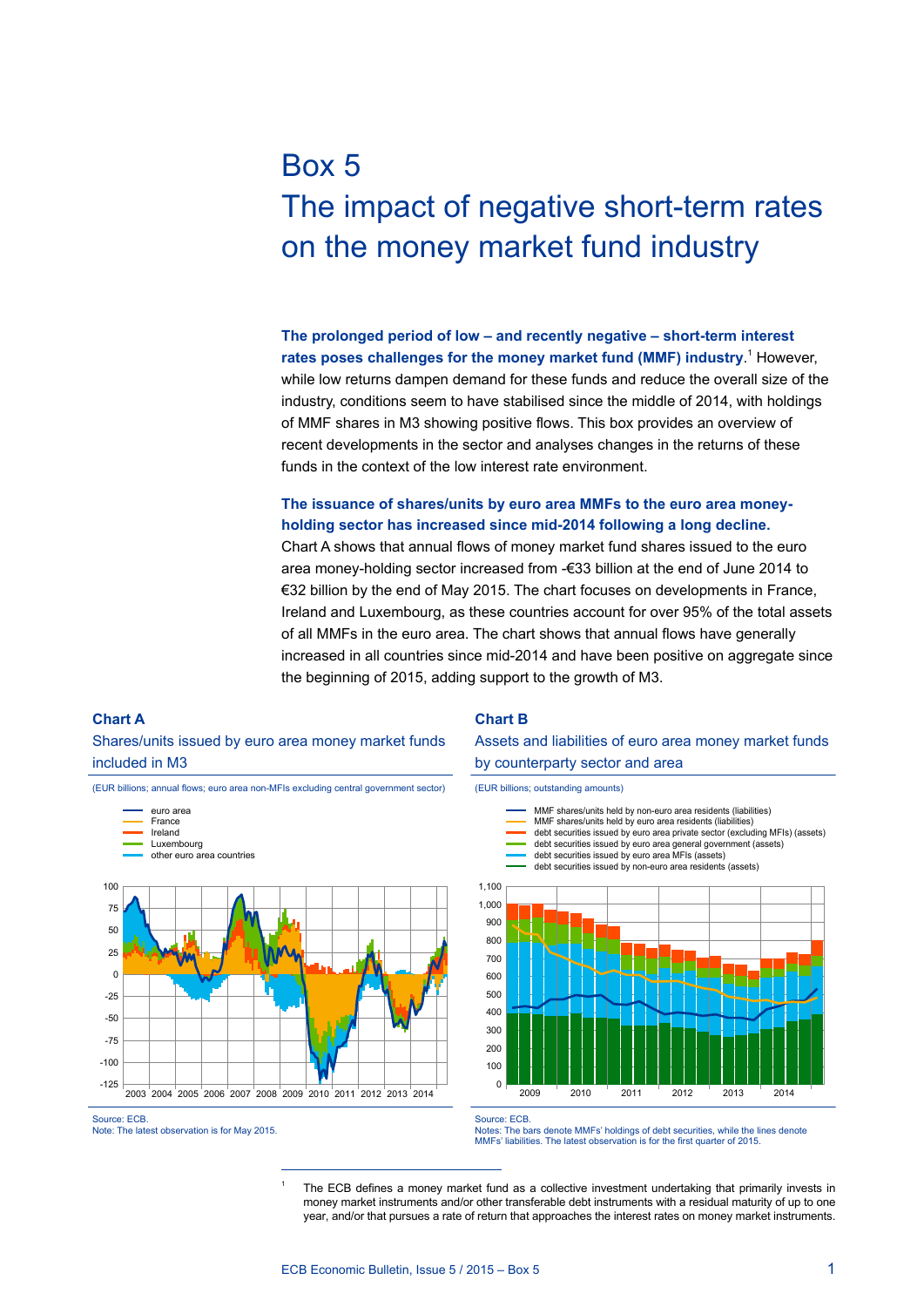**Of the main assets and liabilities of MMFs resident in the euro area, the issuance of shares to non-residents in the second half of 2014 was greater than that to residents and also coincided with an increase in MMFs' holdings of external debt securities over this period (see Chart B).** MMFs in Ireland and Luxembourg are mostly focused on non-euro area residents, while in France the industry carries out a predominantly domestic intermediation function. MMFs' holdings of debt securities issued by euro area MFIs declined from €280 billion at the end of the second quarter of 2014 to €263 billion by the end of the first quarter of 2015. While this is broadly in line with the decreased overall MFI issuance of debt securities over this period, the current share of MMFs' holdings of outstanding MFI debt (around 6%) remains below the levels seen up to 2010 (around 8%), indicating that the relevance of MMFs for the funding of euro area MFIs has diminished.

**The contraction in the MMF industry since 2009 coincides with the decrease in returns offered on these funds over the period (see Chart C).** While the median return is still slightly positive, a substantial proportion of MMFs are yielding negative returns. By the end of June 2015 22% of the funds showed negative returns, but these funds only accounted for around 5% of the total assets, suggesting that larger funds tend to offer higher returns.

**The median return has remained relatively stable since the end of 2013 and has in fact increased in comparison with the interest rates on similar investment opportunities.** For instance, since the introduction of negative deposit rates in the middle of 2014, MMF returns have been higher than the EONIA and the three-month EURIBOR, and the difference between MMF returns and interest rates on deposits with a maturity of up to one year has decreased steadily since 2013 (see Chart D).

## **Chart C** Total returns of euro area money market funds



Sources: Bloomberg, ECB and ECB calculations.

Notes: The sample includes 518 funds, all of them denominated in euro. Total returns take account of the price appreciation and dividends reinvested. The latest observation and dividends reinvested. is for June 2015.

#### **Chart D**





Sources: Bloomberg, ECB and ECB calculations.

Notes: Expressed as the median total returns of euro area money market funds less the respective interest rate. The latest observation is for May 2015.